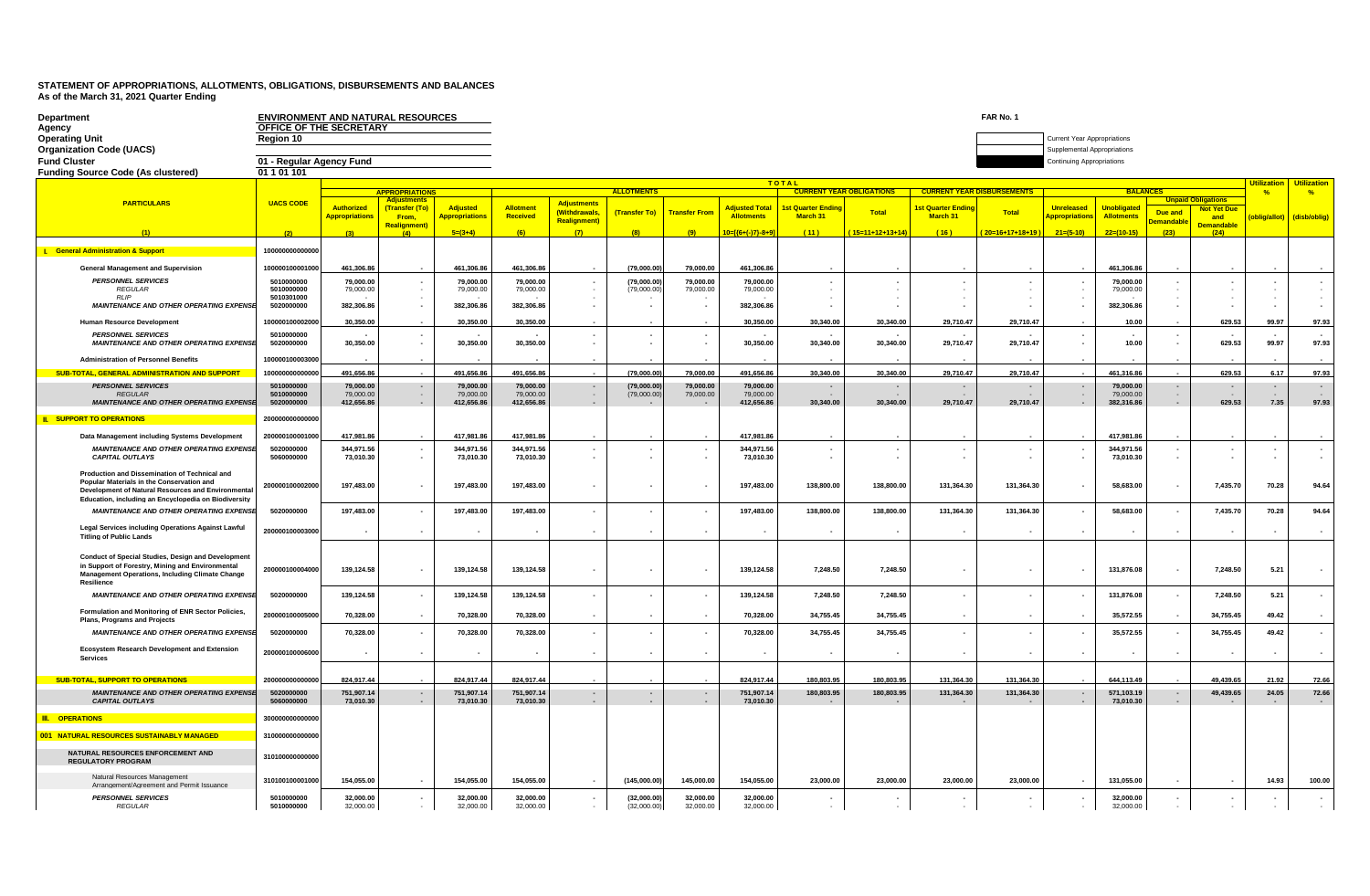| Department<br>Agency                                                                              | <b>ENVIRONMENT AND NATURAL RESOURCES</b><br>OFFICE OF THE SECRETARY |                                        |                                              |                                          |                                        |                                     |                                            |                                          |                                          |                                            |                  |                                  | FAR No. 1                              |                                                                |                                          |                                              |                                                 |               |                    |
|---------------------------------------------------------------------------------------------------|---------------------------------------------------------------------|----------------------------------------|----------------------------------------------|------------------------------------------|----------------------------------------|-------------------------------------|--------------------------------------------|------------------------------------------|------------------------------------------|--------------------------------------------|------------------|----------------------------------|----------------------------------------|----------------------------------------------------------------|------------------------------------------|----------------------------------------------|-------------------------------------------------|---------------|--------------------|
| <b>Operating Unit</b>                                                                             | Region 10                                                           |                                        |                                              |                                          |                                        |                                     |                                            |                                          |                                          |                                            |                  |                                  |                                        | <b>Current Year Appropriations</b>                             |                                          |                                              |                                                 |               |                    |
| <b>Organization Code (UACS)</b>                                                                   |                                                                     |                                        |                                              |                                          |                                        |                                     |                                            |                                          |                                          |                                            |                  |                                  |                                        | Supplemental Appropriations                                    |                                          |                                              |                                                 |               |                    |
| <b>Fund Cluster</b><br><b>Funding Source Code (As clustered)</b>                                  | 01 - Regular Agency Fund<br>01 1 01 101                             |                                        |                                              |                                          |                                        |                                     |                                            |                                          |                                          |                                            |                  |                                  |                                        | <b>Continuing Appropriations</b>                               |                                          |                                              |                                                 |               |                    |
|                                                                                                   |                                                                     |                                        |                                              |                                          |                                        |                                     |                                            |                                          |                                          | <b>TOTAL</b>                               |                  |                                  |                                        |                                                                |                                          |                                              |                                                 | Utilizatio    | <b>Utilization</b> |
|                                                                                                   |                                                                     |                                        | <b>APPROPRIATIONS</b>                        |                                          |                                        |                                     | <b>ALLOTMENTS</b>                          |                                          |                                          | <b>CURRENT YEAR OBLIGATIONS</b>            |                  | <b>CURRENT YEAR DISBURSEMENT</b> |                                        |                                                                | <b>BALANCES</b>                          |                                              |                                                 | $\frac{9}{6}$ | $\frac{9}{6}$      |
| <b>PARTICULARS</b>                                                                                | <b>UACS CODE</b>                                                    | <b>Authorized</b>                      | <b>Adjustments</b><br>(Transfer (To)         | <b>Adjusted</b>                          | <b>Allotment</b>                       | <b>Adjustments</b><br>(Withdrawals, | (Transfer To)                              | <b>Transfer From</b>                     | <b>Adjusted Total</b>                    | <b>Ist Quarter Endin</b>                   | <b>Total</b>     | st Quarter Endir                 | Total                                  | <b>Unreleased</b>                                              | <b>Unobligated</b>                       |                                              | <b>Unpaid Obligations</b><br><b>Not Yet Due</b> |               |                    |
|                                                                                                   |                                                                     | <b>Appropriations</b>                  | From,<br><b>Realignment</b> )                | <b>Appropriations</b>                    | <b>Received</b>                        | <b>Realignment)</b>                 |                                            |                                          | <b>Allotments</b>                        | March 31                                   |                  | March 31                         |                                        | Appropriation                                                  | <b>Allotments</b>                        | Due and<br><b>emandabl</b>                   | and                                             | oblig/allot)  | (disb/oblig)       |
|                                                                                                   |                                                                     |                                        |                                              | $5=(3+4)$                                | (6)                                    |                                     |                                            | (9)                                      | $10 = \frac{6 + (-1)^2 - 8 + 9}{2}$      | (11)                                       | $15=11+12+13+14$ | 161                              | $20=16+17+18+19$                       | $21=(5-10)$                                                    | $22=(10-15)$                             | (23)                                         | <b>Demandable</b><br>(24)                       |               |                    |
| <b>MAINTENANCE AND OTHER OPERATING EXPENSE</b>                                                    | 5020000000                                                          | 122,055.00                             |                                              | 122,055.00                               | 122,055.00                             |                                     | (113,000.00)                               | 113,000.00                               | 122,055.00                               | 23,000.00                                  | 23,000.00        | 23,000.00                        | 23,000.00                              |                                                                | 99,055.00                                |                                              |                                                 | 18.84         | 100.00             |
| Operations against illegal environment and natural<br>resources activities                        | 310100100002000                                                     |                                        |                                              |                                          |                                        |                                     |                                            |                                          |                                          |                                            |                  |                                  |                                        |                                                                | $\overline{\phantom{a}}$                 |                                              |                                                 |               |                    |
| <b>Locally Funded Project</b><br>Implementation of the Payapa at Masaganang<br>PamayaNAn (PAMANA) | 310100200001000                                                     |                                        |                                              |                                          |                                        |                                     |                                            |                                          |                                          |                                            |                  |                                  |                                        |                                                                |                                          |                                              |                                                 |               |                    |
|                                                                                                   |                                                                     |                                        |                                              |                                          |                                        |                                     |                                            |                                          |                                          |                                            |                  |                                  |                                        |                                                                |                                          |                                              |                                                 |               |                    |
| TOTAL - NATURAL RESOURCES ENFORCEMENT AND<br><b>REGULATORY PROGRAM</b>                            | 31010000000000                                                      | 154,055.00                             | $\sim$                                       | 154,055.00                               | 154,055.00                             | $\sim$                              | (145,000.00)                               | 145,000.00                               | 154,055.00                               | 23,000.00                                  | 23,000.00        | 23,000.00                        | 23,000.00                              | $\sim$                                                         | 131,055.00                               | $\overline{\phantom{a}}$                     | $\overline{\phantom{a}}$                        | 14.93         | 100.00             |
| <b>PERSONNEL SERVICES</b><br><b>REGULAR</b><br><b>MAINTENANCE AND OTHER OPERATING EXPENSI</b>     | 5010000000<br>5010000000<br>5020000000                              | 32,000.00<br>32,000.00<br>122,055.00   | $\overline{\phantom{a}}$<br>$\sim$<br>$\sim$ | 32,000.00<br>32,000.00<br>122,055.00     | 32,000.00<br>32,000.00<br>122,055.00   | $\sim$<br>$\overline{\phantom{a}}$  | (32,000.00)<br>(32,000.00)<br>(113,000.00) | 32,000.00<br>32,000.00<br>113,000.00     | 32,000.00<br>32,000.00<br>122,055.00     | 23,000.00                                  | 23,000.00        | 23,000.00                        | $\overline{\phantom{a}}$<br>23.000.00  | $\sim$<br>$\overline{\phantom{a}}$                             | 32,000.00<br>32,000.00<br>99,055.00      | $\overline{\phantom{a}}$<br>$\sim$<br>$\sim$ |                                                 | 18.84         | 100.00             |
|                                                                                                   |                                                                     |                                        |                                              |                                          |                                        |                                     |                                            |                                          |                                          |                                            |                  |                                  |                                        |                                                                |                                          |                                              |                                                 |               |                    |
| NATURAL RESOURCES CONSERVATION AND<br><b>DEVELOPMENT PROGRAM</b>                                  | 310200000000000                                                     |                                        |                                              |                                          |                                        |                                     |                                            |                                          |                                          |                                            |                  |                                  |                                        |                                                                |                                          |                                              |                                                 |               |                    |
| <b>Protected Areas, Caves and Wetlands Development</b><br>and Management Sub-Program              | 310201000000000                                                     |                                        |                                              |                                          |                                        |                                     |                                            |                                          |                                          |                                            |                  |                                  |                                        |                                                                |                                          |                                              |                                                 |               |                    |
| Protected Areas Development and Management                                                        | 310201100001000                                                     | 561.265.00                             |                                              | 561.265.00                               | 561.265.00                             |                                     | (548.000.00)                               | 548.000.00                               | 561.265.00                               |                                            |                  |                                  |                                        |                                                                | 561.265.00                               |                                              |                                                 |               |                    |
| <b>PERSONNEL SERVICES</b>                                                                         | 5010000000                                                          | 548,000.00                             |                                              | 548,000.00                               | 548,000.00                             |                                     | (548,000.00)                               | 548,000.00                               | 548,000.00                               |                                            |                  |                                  |                                        |                                                                | 548,000.00                               |                                              |                                                 |               |                    |
| <b>REGULAR</b><br><b>MAINTENANCE AND OTHER OPERATING EXPENSE</b>                                  | 5010000000<br>5020000000                                            | 548,000.00<br>13,265.00                | $\sim$<br>$\overline{\phantom{a}}$           | 548,000.00<br>13,265.00                  | 548,000.00<br>13,265.00                | $\sim$                              | (548,000.00)                               | 548,000.00                               | 548,000.00<br>13,265.00                  | $\overline{\phantom{a}}$<br>$\blacksquare$ |                  |                                  | $\sim$                                 | $\sim$<br>$\overline{\phantom{a}}$                             | 548,000.00<br>13,265.00                  | $\sim$<br>$\overline{\phantom{a}}$           |                                                 |               |                    |
| <b>Wildlife Resources Conservation Sub-Program</b>                                                | 310202000000000                                                     |                                        |                                              |                                          |                                        |                                     |                                            |                                          |                                          |                                            |                  |                                  |                                        |                                                                |                                          |                                              |                                                 |               |                    |
| Protection and Conservation Wildlife                                                              | 310202100001000                                                     | 44.000.00                              |                                              | 44.000.00                                | 44.000.00                              |                                     |                                            |                                          | 44,000.00                                |                                            |                  |                                  |                                        |                                                                | 44.000.00                                |                                              |                                                 |               |                    |
| <b>MAINTENANCE AND OTHER OPERATING EXPENSE</b>                                                    | 5020000000                                                          | 44,000.00                              | $\overline{\phantom{a}}$                     | 44,000.00                                | 44,000.00                              |                                     | $\overline{\phantom{a}}$                   |                                          | 44,000.00                                |                                            |                  |                                  | $\overline{\phantom{a}}$               | ٠.                                                             | 44,000.00                                |                                              |                                                 |               |                    |
| <b>Coastal and Marine Ecosystems Rehabilitation Sub-</b>                                          | 310203000000000                                                     |                                        |                                              |                                          |                                        |                                     |                                            |                                          |                                          |                                            |                  |                                  |                                        |                                                                |                                          |                                              |                                                 |               |                    |
| Program<br>Management of Coastal and Marine Resources/Areas                                       | 310203100001000                                                     |                                        |                                              |                                          |                                        |                                     |                                            |                                          |                                          |                                            |                  |                                  |                                        |                                                                |                                          |                                              |                                                 |               |                    |
| <b>SUB- TOTAL - Coastal and Marine Ecosystems</b><br><b>Rehabilitation Sub-Program</b>            | 310203000000000                                                     | $\overline{\phantom{a}}$               | $\overline{\phantom{a}}$                     | $\overline{\phantom{a}}$                 | $\blacksquare$                         |                                     | $\overline{\phantom{a}}$                   |                                          | $\overline{\phantom{a}}$                 | $\blacksquare$                             |                  |                                  | $\blacksquare$                         | $\overline{\phantom{a}}$                                       | $\blacksquare$                           |                                              |                                                 |               |                    |
| <b>Land Management Sub-Program</b>                                                                | 31020400000000                                                      |                                        |                                              |                                          |                                        |                                     |                                            |                                          |                                          |                                            |                  |                                  |                                        |                                                                |                                          |                                              |                                                 |               |                    |
| Land Survey, Disposition and Records Management                                                   | 310204100001000                                                     | 564,000.00                             | 2,274,000.00                                 | 2,838,000.00                             | 564,000.00                             |                                     | (553,000.00                                | 2,827,000.00                             | 2,838,000.00                             | 833,105.00                                 | 833,105.00       | 122,431.64                       | 122,431.64                             |                                                                | 2,004,895.00                             |                                              | 710,673.36                                      | 29.36         | 14.70              |
| <b>PERSONNEL SERVICES</b>                                                                         | 5010000000                                                          | 553,000.00                             |                                              | 553,000.00                               | 553,000.00                             |                                     | (553,000.00)                               | 553,000.00                               | 553.000.00                               |                                            |                  |                                  | $\overline{\phantom{a}}$               | $\overline{\phantom{a}}$                                       | 553.000.00                               |                                              |                                                 |               |                    |
| <b>REGULAR</b><br><b>MAINTENANCE AND OTHER OPERATING EXPENSI</b>                                  | 5010000000<br>5020000000                                            | 553,000.00<br>11,000.00                | 2,274,000.00                                 | 553,000.00<br>2,285,000.00               | 553,000.00<br>11,000.00                |                                     | (553,000.00)                               | 553,000.00<br>2,274,000.00               | 553,000.00<br>2,285,000.00               | 833,105.00                                 | 833,105.00       | 122,431.64                       | 122,431.64                             | $\sim$<br>$\overline{\phantom{a}}$                             | 553,000.00<br>1,451,895.00               |                                              | 710,673.36                                      | 36.46         | 14.70              |
| For the Requirements of the Comprehensive Agrarian<br>Reform Program                              | 310204100002000                                                     | 122,076.14                             | $\sim$                                       | 122,076.14                               | 122,076.14                             | $\overline{\phantom{a}}$            |                                            |                                          | 122,076.14                               | $\overline{\phantom{a}}$                   | $\sim$           | $\sim$                           | $\overline{\phantom{a}}$               | $\overline{\phantom{a}}$                                       | 122,076.14                               |                                              | $\overline{\phantom{a}}$                        |               | $\sim$             |
| <b>MAINTENANCE AND OTHER OPERATING EXPENSE</b>                                                    | 5020000000                                                          | 122,076.14                             | $\overline{\phantom{a}}$                     | 122,076.14                               | 122,076.14                             |                                     |                                            |                                          | 122,076.14                               |                                            |                  |                                  | $\overline{\phantom{a}}$               |                                                                | 122,076.14                               |                                              |                                                 |               |                    |
| Program Beneficiaries Development                                                                 | 31020410000200                                                      | 12,492.00                              |                                              | 12,492.00                                | 12,492.00                              |                                     |                                            |                                          | 12,492.00                                |                                            |                  |                                  |                                        |                                                                | 12,492.00                                |                                              |                                                 |               |                    |
| <b>MAINTENANCE AND OTHER OPERATING EXPENSI</b>                                                    | 5020000000                                                          | 12,492.00                              |                                              | 12,492.00                                | 12,492.00                              |                                     | $\overline{\phantom{a}}$                   |                                          | 12,492.00                                |                                            |                  |                                  | $\overline{\phantom{a}}$               | $\overline{\phantom{a}}$                                       | 12,492.00                                |                                              |                                                 |               |                    |
|                                                                                                   | 310204100002000                                                     | 109.584.14                             |                                              | 109.584.14                               | 109,584.14                             |                                     |                                            |                                          | 109.584.14                               |                                            |                  |                                  |                                        |                                                                | 109.584.14                               |                                              |                                                 |               |                    |
| Land Surveys and Disposition<br><b>MAINTENANCE AND OTHER OPERATING EXPENSE</b>                    | 5020000000                                                          | 109,584.14                             |                                              | 109,584.14                               | 109,584.14                             |                                     |                                            |                                          | 109,584.14                               |                                            |                  |                                  | $\overline{\phantom{a}}$               |                                                                | 109,584.14                               |                                              |                                                 |               |                    |
|                                                                                                   |                                                                     |                                        |                                              |                                          |                                        |                                     |                                            |                                          |                                          |                                            |                  |                                  |                                        | ٠.                                                             |                                          |                                              |                                                 |               |                    |
| <b>SUB TOTAL - Land Management Sub-Program</b>                                                    | 31020400000000                                                      | 686,076.14                             | 2,274,000.00                                 | 2.960.076.1                              | 686,076.14                             |                                     | (553,000.00                                | 2.827.000.00                             | 2,960,076.14                             | 833,105.00                                 | 833,105.00       | 122,431.64                       | 122,431.64                             |                                                                | 126.971.14                               |                                              | 710.673.36                                      | 28.14         | 14.70              |
| <b>PERSONNEL SERVICES</b><br><b>REGULAR</b><br><b>MAINTENANCE AND OTHER OPERATING EXPENSI</b>     | 5010000000<br>5010000000<br>5020000000                              | 553,000.00<br>553,000.00<br>133,076.14 | 2,274,000.00                                 | 553,000.00<br>553,000.00<br>2,407,076.14 | 553,000.00<br>553,000.00<br>133,076.14 | $\overline{\phantom{a}}$            | (553,000.00)<br>(553,000.00)               | 553,000.00<br>553,000.00<br>2,274,000.00 | 553,000.00<br>553,000.00<br>2,407,076.14 | 833,105.00                                 | 833,105.00       | 122,431.64                       | $\overline{\phantom{a}}$<br>122,431.64 | $\overline{\phantom{a}}$<br>$\sim$<br>$\overline{\phantom{a}}$ | 553,000.00<br>553,000.00<br>1,573,971.14 | $\overline{\phantom{a}}$                     | 710,673.36                                      | 34.61         | 14.70              |
| <b>Forest and Watershed Management Sub-Program</b>                                                | 310205000000000                                                     |                                        |                                              |                                          |                                        |                                     |                                            |                                          |                                          |                                            |                  |                                  |                                        |                                                                |                                          |                                              |                                                 |               |                    |
| Forest Development, Rehabilitation and Maintenance<br>and Protection                              | 310205100001000                                                     | 2,962,674.00                           | 1,540,520.00                                 | 4,503,194.00                             | 2,962,674.00                           |                                     | (2,946,724.00)                             | 4,487,244.00                             | 4,503,194.00                             |                                            |                  |                                  |                                        |                                                                | 4,503,194.00                             |                                              |                                                 |               |                    |
| <b>PERSONNEL SERVICES</b>                                                                         | 5010000000                                                          | 2.946.724.00                           |                                              | 2.946.724.00                             | 2.946.724.00                           |                                     | (2.946.724.00)                             | 2.946.724.00                             | 2.946.724.00                             |                                            |                  |                                  |                                        |                                                                | 2.946.724.00                             |                                              |                                                 |               |                    |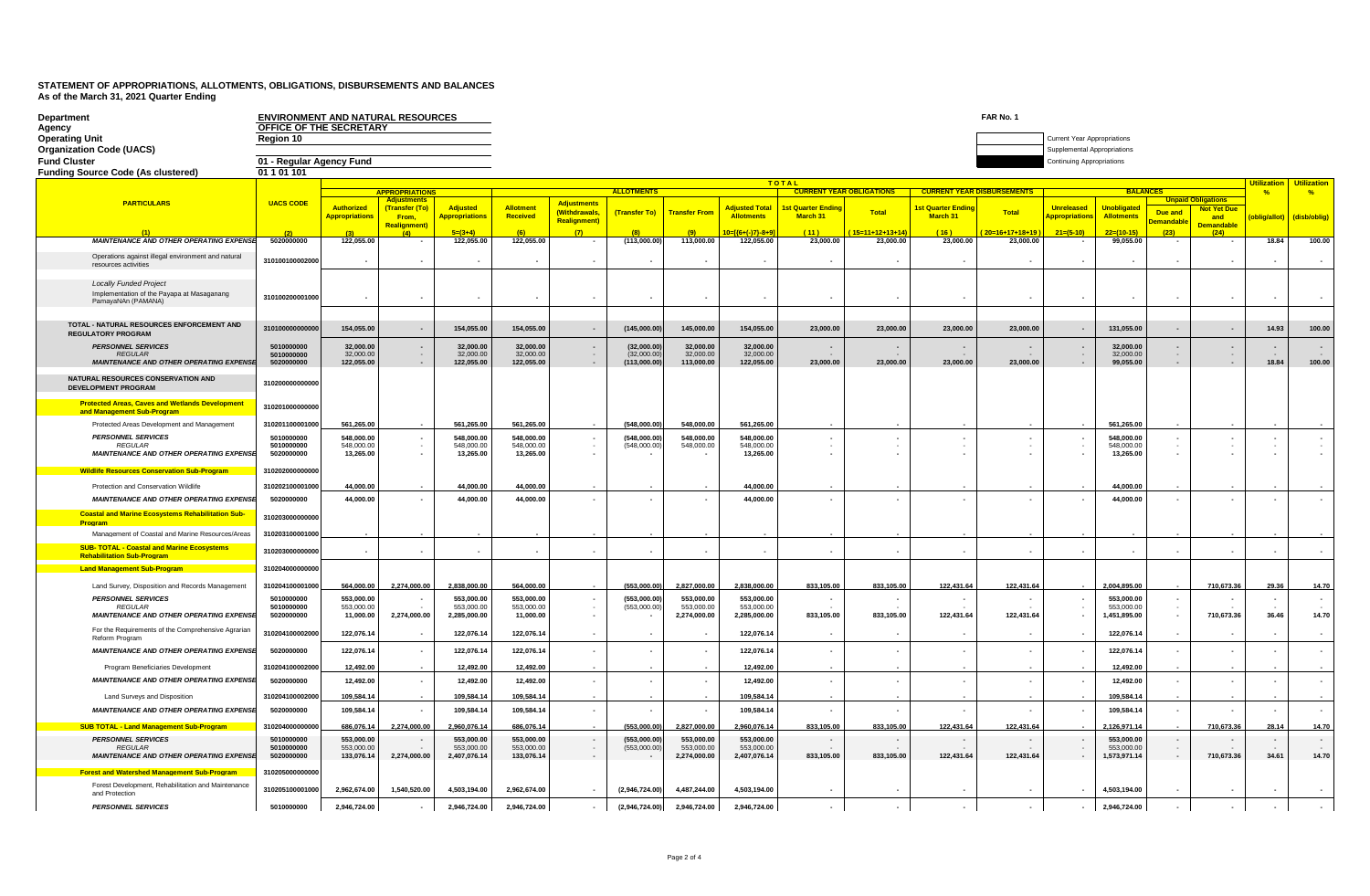| Department                                                                                    | ENVIRONMENT AND NATURAL RESOURCES<br>OFFICE OF THE SECRETARY |                                                                                             |                               |                              |                              |                                      |                                   |                              |                                      |                          |                          |                                  | FAR No. 1                |                                                                 |                                     |                                     |                                |              |              |
|-----------------------------------------------------------------------------------------------|--------------------------------------------------------------|---------------------------------------------------------------------------------------------|-------------------------------|------------------------------|------------------------------|--------------------------------------|-----------------------------------|------------------------------|--------------------------------------|--------------------------|--------------------------|----------------------------------|--------------------------|-----------------------------------------------------------------|-------------------------------------|-------------------------------------|--------------------------------|--------------|--------------|
| Agency<br><b>Operating Unit</b>                                                               | Region 10                                                    |                                                                                             |                               |                              |                              |                                      |                                   |                              |                                      |                          |                          |                                  |                          | Current Year Appropriations                                     |                                     |                                     |                                |              |              |
| <b>Organization Code (UACS)</b><br><b>Fund Cluster</b>                                        | 01 - Regular Agency Fund                                     |                                                                                             |                               |                              |                              |                                      |                                   |                              |                                      |                          |                          |                                  |                          | Supplemental Appropriations<br><b>Continuing Appropriations</b> |                                     |                                     |                                |              |              |
| <b>Funding Source Code (As clustered)</b>                                                     | 01 1 01 101                                                  |                                                                                             |                               |                              |                              |                                      |                                   |                              |                                      |                          |                          |                                  |                          |                                                                 |                                     |                                     |                                |              |              |
|                                                                                               |                                                              | <b>TOTAL</b><br><b>ALLOTMENT</b><br><b>APPROPRIATION</b><br><b>CURRENT YEAR OBLIGATIONS</b> |                               |                              |                              |                                      |                                   |                              |                                      |                          |                          | <b>CURRENT YEAR DISBURSEMENT</b> |                          |                                                                 | <b>Utilization</b><br>$\frac{9}{6}$ | <b>Utilization</b><br>$\frac{9}{6}$ |                                |              |              |
| <b>PARTICULARS</b>                                                                            | <b>UACS CODE</b>                                             | <b>Authorized</b>                                                                           | (Transfer (To)                | Adjusted                     | Allotment                    | <b>Adjustments</b>                   |                                   |                              | <b>Adiusted Total</b>                | <b>Ist Quarter Endi</b>  |                          | <b>Ist Quarter Endir</b>         |                          | <b>Unreleased</b>                                               | <b>Unobligated</b>                  |                                     | <b>Not Yet Due</b>             |              |              |
|                                                                                               |                                                              | <b>Appropriations</b>                                                                       | From,<br><b>Realignment</b> ) | <b>Appropriations</b>        | Received                     | (Withdrawals,<br><b>Realignment)</b> | (Transfer To)                     | <b>Transfer From</b>         | <b>Allotments</b>                    | March 31                 | <b>Total</b>             | March 31                         | <b>Total</b>             | <mark>Appropriation</mark>                                      | <b>Allotments</b>                   | Due and<br><b>emandabl</b>          | and<br><mark>Demandable</mark> | oblig/allot) | (disb/oblig) |
| <b>REGULAR</b>                                                                                | 5010000000                                                   | 2,946,724.00                                                                                |                               | $5=(3+4)$<br>2,946,724.00    | 2,946,724.00                 |                                      | (2,946,724.00)                    | 2,946,724.00                 | $0=$ $(6+(-17)-8+9)$<br>2,946,724.00 | (11)                     | $15=11+12+13+14$         | (16)                             | $20=16+17+18+19$         | $21=(5-10)$                                                     | $22 - 110 - 15$<br>2,946,724.00     | (23)                                | (24)                           |              |              |
| MAINTENANCE AND OTHER OPERATING EXPENSI<br><b>CAPITAL OUTLAYS</b>                             | 5020000000<br>5060000000                                     | 15.950.00                                                                                   | 145,000.00<br>1.395.520.00    | 145,000.00<br>1.411.470.00   | 15.950.00                    |                                      |                                   | 145,000.00<br>1,395,520.00   | 145,000.00<br>1,411,470.00           | $\overline{\phantom{a}}$ |                          |                                  | $\overline{\phantom{a}}$ |                                                                 | 145,000.00<br>1,411,470.00          |                                     |                                |              |              |
| our conservation and viatershed management<br>including River Basin and Management and        | 310205100002000                                              |                                                                                             |                               |                              |                              |                                      |                                   |                              |                                      |                          |                          |                                  |                          |                                                                 |                                     |                                     |                                |              |              |
| <b>Foreign Assisted Projects</b>                                                              |                                                              |                                                                                             |                               |                              |                              |                                      |                                   |                              |                                      |                          |                          |                                  |                          |                                                                 |                                     |                                     |                                |              |              |
| <b>SUB TOTAL - Forest and Watershed Management Sul</b><br><b>Program</b>                      | 31020500000000                                               | 2,962,674.00                                                                                | 1,540,520.00                  | 4,503,194.00                 | 2,962,674.00                 |                                      | (2,946,724.00)                    | 4,487,244.00                 | 4,503,194.00                         | $\overline{\phantom{a}}$ |                          | $\overline{\phantom{a}}$         | $\overline{\phantom{a}}$ |                                                                 | 4,503,194.00                        | $\overline{\phantom{a}}$            |                                |              |              |
| <b>PERSONNEL SERVICES</b><br><b>REGULAR</b>                                                   | 5010000000<br>5010000000                                     | 2,946,724.00<br>2,946,724.00                                                                |                               | 2,946,724.00<br>2,946,724.00 | 2,946,724.00<br>2,946,724.00 |                                      | (2,946,724.00)<br>(2,946,724.00)  | 2,946,724.00<br>2,946,724.00 | 2,946,724.00<br>2,946,724.00         | $\sim$                   |                          |                                  |                          |                                                                 | 2,946,724.00<br>2,946,724.00        |                                     |                                |              |              |
| <b>RI</b> IP<br><b>MAINTENANCE AND OTHER OPERATING EXPENS</b>                                 | 5010301000<br>5020000000                                     |                                                                                             | 145,000.00                    | 145,000.00                   |                              |                                      |                                   | 145,000.00                   | 145,000.00                           | $\sim$<br>$\sim$         | $\overline{\phantom{a}}$ |                                  | $\overline{\phantom{a}}$ |                                                                 | 145,000.00                          | $\sim$                              |                                |              |              |
| <b>CAPITAL OUTLAYS</b><br><b>FINANCIAL EXPENSES</b>                                           | 5060000000<br>5030000000                                     | 15,950.00                                                                                   | 1,395,520.00<br>$\sim$        | 1,411,470.00                 | 15,950.00                    |                                      |                                   | 1,395,520.00                 | 1,411,470.00                         |                          |                          |                                  |                          |                                                                 | 1,411,470.00                        |                                     |                                |              |              |
| TOTAL - NATURAL RESOURCES CONSERVATION AND<br><b>DEVELOPMENT PROGRAM</b>                      | 3102000000000                                                | 4,254,015.14                                                                                | 3,814,520.00                  | 8,068,535.1                  | 4,254,015.14                 |                                      | (4,047,724.00                     | 7,862,244.00                 | 8,068,535.14                         | 833,105.00               | 833,105.00               | 122,431.64                       | 122,431.64               | $\overline{\phantom{a}}$                                        | 7,235,430.14                        |                                     | 710,673.3                      | 10.33        | 14.70        |
| <b>PERSONNEL SERVICES</b><br><b>REGULAR</b><br><b>RLIP</b>                                    | 5010000000<br>5010000000<br>5010301000                       | 4,047,724.00<br>4,047,724.00                                                                |                               | 4,047,724.00<br>4,047,724.00 | 4,047,724.00<br>4,047,724.00 |                                      | (4,047,724.00)<br>(4,047,724.00)  | 4,047,724.00<br>4,047,724.00 | 4,047,724.00<br>4,047,724.00         |                          |                          |                                  |                          | $\overline{\phantom{a}}$<br>$\sim$                              | 4,047,724.00<br>4,047,724.00        | $\overline{\phantom{a}}$<br>$\sim$  |                                |              |              |
| <b>MAINTENANCE AND OTHER OPERATING EXPENSE</b><br><b>CAPITAL OUTLAYS</b>                      | 5020000000<br>5060000000                                     | 190,341.14<br>15,950.00                                                                     | 2,419,000.00<br>1,395,520.00  | 2,609,341.14<br>1,411,470.00 | 190,341.14<br>15,950.00      |                                      |                                   | 2,419,000.00<br>1,395,520.00 | 2,609,341.14<br>1,411,470.00         | 833,105.00               | 833,105.00               | 122,431.64                       | 122,431.64               | $\overline{\phantom{a}}$                                        | 1,776,236.14<br>1,411,470.00        |                                     | 710,673.36                     | 31.93        | 14.70        |
| TOTAL - NATURAL RESOURCES SUSTAINABLY MANAGED                                                 | 3100000000000                                                | 4,408,070.14                                                                                | 3,814,520.00                  | 8,222,590.14                 | 4,408,070.14                 |                                      | (4, 192, 724.00)                  | 8,007,244.00                 | 8,222,590.14                         | 856,105.00               | 856,105.00               | 145,431.64                       | 145,431.64               |                                                                 | 7,366,485.14                        |                                     | 710,673.36                     | 10.41        | 16.99        |
| <b>PERSONNEL SERVICES</b><br><b>REGULAR</b>                                                   | 5010000000<br>5010000000                                     | 4.079.724.00<br>4,079,724.00                                                                |                               | 4.079.724.00<br>4,079,724.00 | 4.079.724.00<br>4,079,724.00 |                                      | (4.079.724.00)<br>(4,079,724.00)  | 4.079.724.00<br>4,079,724.00 | 4.079.724.00<br>4,079,724.00         |                          |                          |                                  |                          |                                                                 | 4.079.724.00<br>4,079,724.00        |                                     |                                |              |              |
| RIIP<br>MAINTENANCE AND OTHER OPERATING EXPENSI                                               | 5010301000<br>5020000000                                     | 312,396.14                                                                                  | 2,419,000.00                  | 2,731,396.14                 | 312,396.14                   |                                      | (113,000.00)                      | 2,532,000.00                 | 2,731,396.14                         | 856,105.00               | 856,105.00               | 145,431.64                       | 145,431.64               | $\sim$                                                          | 1,875,291.14                        | $\overline{\phantom{a}}$            | 710,673.36                     | 31.34        | 16.99        |
| <b>CAPITAL OUTLAYS</b>                                                                        | 5060000000                                                   | 15,950.00                                                                                   | 1,395,520.00                  | 1,411,470.00                 | 15,950.00                    |                                      |                                   | 1,395,520.00                 | 1,411,470.00                         |                          |                          |                                  |                          | $\overline{\phantom{a}}$                                        | 1,411,470.00                        | $\overline{\phantom{a}}$            |                                |              |              |
|                                                                                               |                                                              |                                                                                             |                               |                              |                              |                                      |                                   |                              |                                      |                          |                          |                                  |                          |                                                                 |                                     |                                     |                                |              |              |
| <b>ADAPTIVE CAPACITIES OF HUMAN COMMUNITIES AND</b><br>003<br><b>NATURAL SYSTEMS IMPROVED</b> | 320000000000000                                              |                                                                                             |                               |                              |                              |                                      |                                   |                              |                                      |                          |                          |                                  |                          |                                                                 |                                     |                                     |                                |              |              |
| ENVIRONMENTAL AND NATURAL RESOURCES<br><b>RESILIENCY PROGRAM</b>                              | 32030000000000                                               |                                                                                             |                               |                              |                              |                                      |                                   |                              |                                      |                          |                          |                                  |                          |                                                                 |                                     |                                     |                                |              |              |
| Natural Resources Assessment                                                                  | 320300100001000                                              |                                                                                             |                               |                              |                              |                                      |                                   |                              |                                      |                          |                          |                                  |                          |                                                                 |                                     |                                     |                                |              |              |
| <b>SUB-TOTAL, OPERATIONS</b>                                                                  | 300000000000000                                              | 4,408,070.14                                                                                | 3,814,520.00                  | 8.222.590.14                 | 4,408,070.14                 |                                      | (4.192.724.00)                    | 8.007.244.00                 | 8,222,590.14                         | 856,105.00               | 856,105.00               | 145,431.64                       | 145,431.64               |                                                                 | 7.366.485.14                        |                                     | 710.673.36                     | 10.41        | 16.99        |
| <b>PERSONNEL SERVICES</b><br><b>REGULAR</b><br><b>RI</b> IP                                   | 5010000000<br>5010000000<br>5010301000                       | 4,079,724.00<br>4,079,724.00                                                                |                               | 4,079,724.00<br>4,079,724.00 | 4,079,724.00<br>4,079,724.00 |                                      | (4,079,724.00)<br>(4,079,724.00)  | 4,079,724.00<br>4,079,724.00 | 4,079,724.00<br>4,079,724.00         |                          |                          |                                  |                          |                                                                 | 4,079,724.00<br>4,079,724.00        |                                     |                                |              |              |
| <b>MAINTENANCE AND OTHER OPERATING EXPENSE</b><br><b>CAPITAL OUTLAYS</b>                      | 5020000000<br>5060000000                                     | 312,396.14<br>15,950.00                                                                     | 2.419.000.00<br>1,395,520.00  | 2,731,396.14<br>1,411,470.00 | 312.396.14<br>15,950.00      |                                      | (113,000.00)                      | 2,532,000.00<br>1,395,520.00 | 2,731,396.14<br>1,411,470.00         | 856,105.00               | 856,105.00               | 145,431.64                       | 145,431.64               | $\overline{\phantom{a}}$                                        | 1,875,291.14<br>1,411,470.00        |                                     | 710,673.36                     | 31.34        | 16.99        |
| <b>A. AGENCY SPECIFIC BUDGET/AUTOMATIC</b><br><b>APPROPRIATIONS (RLIP)</b>                    | 101 101 / 104 102                                            | 5,724,644.44                                                                                | 3,814,520.00                  | 9,539,164.44                 | 5,724,644.44                 |                                      | (4,271,724.00)                    | 8,086,244.00                 | 9,539,164.44                         | 1,067,248.95             | 1,067,248.95             | 306.506.41                       | 306,506.41               |                                                                 | 8,471,915.49                        |                                     | 760,742.54                     | 11.19        | 28.72        |
| <b>PERSONNEL SERVICES</b><br><b>REGULAR</b><br>RI IP                                          | 5010000000<br>5010000000<br>5010301000                       | 4,158,724.00<br>4,158,724.00                                                                |                               | 4,158,724.00<br>4,158,724.00 | 4,158,724.00<br>4,158,724.00 |                                      | (4, 158, 724.00)<br>(4,158,724.00 | 4,158,724.00<br>4,158,724.00 | 4,158,724.00<br>4,158,724.00         |                          |                          |                                  |                          |                                                                 | 4,158,724.00<br>4,158,724.00        |                                     |                                |              |              |
| <b>MAINTENANCE AND OTHER OPERATING EXPENSE</b><br><b>CAPITAL OUTLAYS</b>                      | 5020000000<br>5060000000                                     | 1,476,960.14<br>88,960.30                                                                   | 2,419,000.00<br>1,395,520.00  | 3,895,960.14<br>1,484,480.30 | 1,476,960.14<br>88,960.30    |                                      | (113,000.00)                      | 2,532,000.00<br>1,395,520.00 | 3,895,960.14<br>1,484,480.30         | 1,067,248.95             | 1,067,248.95             | 306,506.41                       | 306,506.41               |                                                                 | 2,828,711.19<br>1,484,480.30        |                                     | 760,742.54                     | 27.39        | 28.72        |
| <b>B. SPECIAL PURPOSE FUNDS / AUTOMATIC</b><br><b>APPROPRIATIONS</b>                          |                                                              |                                                                                             |                               |                              |                              |                                      |                                   |                              |                                      |                          |                          |                                  |                          |                                                                 |                                     |                                     |                                |              |              |
| Pension and Gratuity Fund - For Payment of Retirement &<br><b>Terminal Leave Benefits</b>     | 101 407                                                      |                                                                                             |                               |                              |                              |                                      |                                   |                              |                                      |                          |                          |                                  |                          |                                                                 |                                     |                                     |                                |              |              |
| Pension and Gratuity Fund - For Payment of Monetization of<br><b>Leave Credits</b>            | 101 407                                                      |                                                                                             |                               |                              |                              |                                      |                                   |                              |                                      |                          |                          |                                  |                          |                                                                 |                                     |                                     |                                |              |              |